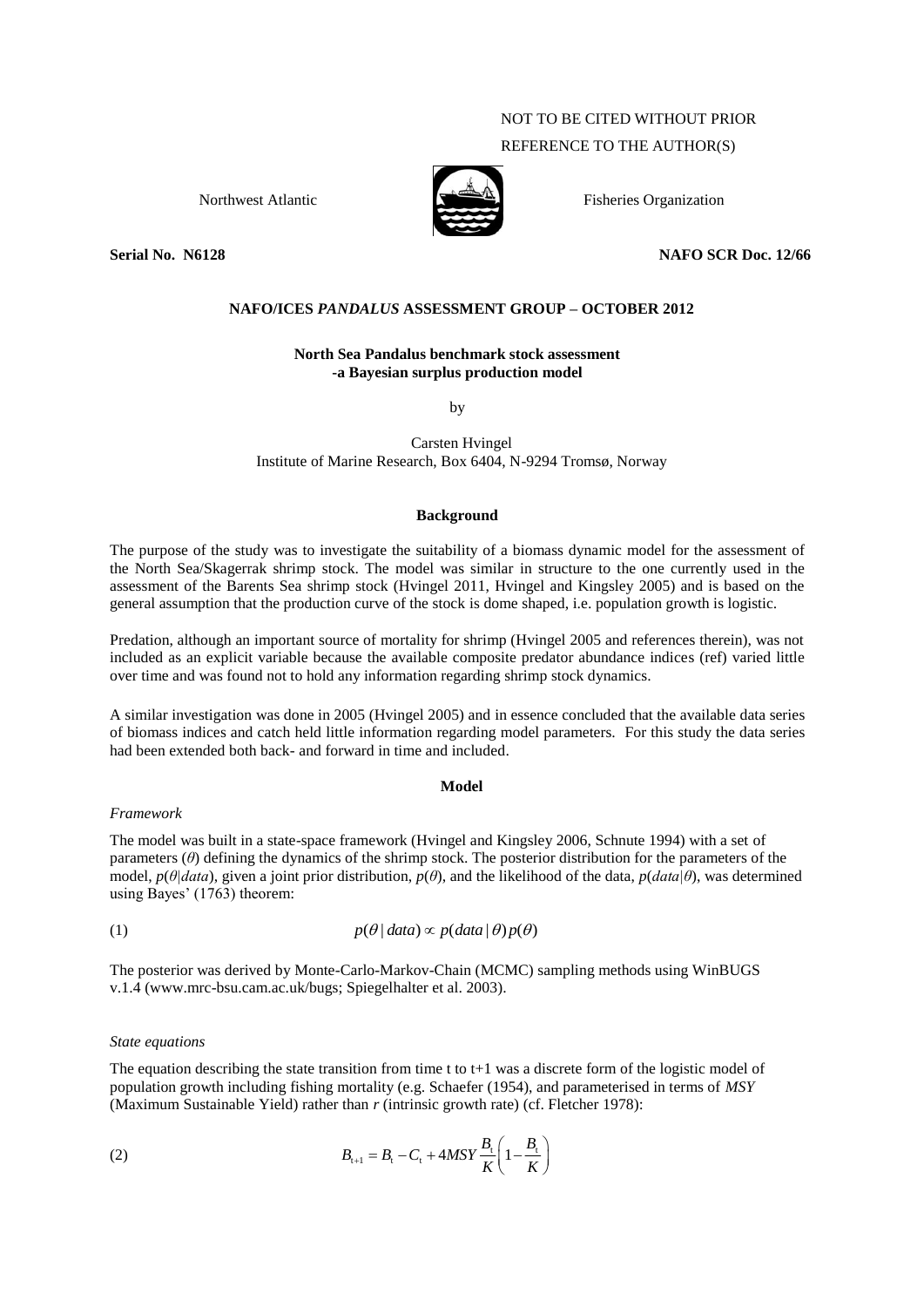K is the carrying capacity, or the equilibrium stock size in the absence of fishing.  $B_t$  is the stock biomass.  $C_t$  is the catch taken by the fishery.

To cancel out the uncertainty of the "catchability" (the parameter that scales biomass indices to real biomass) equation (2) was divided throughout by *BMSY*, (Hvingel and Kingsley 2006). Finally a term for the process error was applied and the state equation took the form:

(3) 
$$
P_{t+1} = \left(P_t - \frac{C_t}{B_{MSY}} + \frac{2 \, MSY \, P_t}{B_{MSY}} \left(1 - \frac{P_t}{2}\right)\right) \cdot \exp(v_t)
$$

where  $P_t$  is the stock biomass relative to biomass at MSY ( $P_t = B_t/B_{MSY}$ ) in year t. This frames the range of stock biomass (*P*) on a relative scale where  $P_{MST}$ =1 and *K*=2. The 'process errors', *v*, are normally, independently and identically distributed with mean 0 and variance  $\sigma_{\nu}^2$ .

#### *Observation equations*

The model synthesized information from input priors and four independent series of shrimp biomasses and one series of shrimp catches (Table 1). The four series of shrimp biomass indices were: a standardised series of annual commercial-vessel catch rates for Danish vessels 1987-2010, CPUEdk<sub>t</sub>, and Norwegian vessels 2000-2010 *CPUEnor*<sup>t</sup> , (Guldborg et al WGdoc); and two trawl-survey biomass index for 1984–2002, *surv1*<sup>t</sup> , and 2006- 2012, *surv2*<sup>t</sup> (Guldborg al WGdoc). These indices were scaled to true biomass by catchability parameters, *qdk*,  $q_{nor}$ ,  $q_1$  and  $q_2$ . Lognormal observation errors,  $\omega$ ,  $\eta$ ,  $\kappa$  and  $\varepsilon$  were applied, giving:

(4)  $\mathcal{CP} U E d k_{\text{t}} = q_{\text{dk}} B_{\text{MSY}} P_{\text{t}} \exp(\omega_{\text{t}})$  $CPUEnor_{t} = q_{nor}B_{MSY}P_{t} \exp(\eta_{t})$  $surv1<sub>i</sub> = q<sub>i</sub>B<sub>MSY</sub>P<sub>i</sub> exp(\kappa<sub>i</sub>)$  $surv2$ <sub>r</sub> =  $q_2B_{\text{MSY}}P_r \exp(\varepsilon_r)$ 

The error terms,  $\omega$ ,  $\eta$ ,  $\kappa$  and  $\varepsilon$  are normally, independently and identically distributed with mean 0 and variance  $\sigma_{\omega}^2$ ,  $\sigma_{\eta}^2 \sigma_{\kappa}^2$  and  $\sigma_{\varepsilon}^2$ .

Total reported catch 1970-2011 was used as yield data (Table 1) and entered into the model as error-free.

Similar models have been applied to the shrimp fisheries off West Greenland (Hvingel and Kingsley 2005, Hvingel 2004, Anon. 2004b) and in the Barents Sea (Hvingel 2011).

#### *Run 1.*

A base run with uninformative priors on all parameters was able to reproduce the point estimates of the input data, however with very wide confidence limits. The priors of model parameters got somewhat updated, but again, their posteriors had very low precision. This indicated noisy data and/or that the information contained in the data with respect to some of the model parameters was low.

More information can be added to the model through the priors and this was subsequently done in a second run:

## *Run 2.*

Low-information priors (reference priors) were given to *MSY*,  $K$ ,  $\sigma_v$  and the  $\sigma$  for the two CPUE biomass index series as there was little or no information on what their probability distributions might look like (Table 2). *MSY* was given a generously wide uniform prior between 0 and 100 000 tons. A similar distribution was used for *K* between 1 and 665 000 tons (The upper limit corresponds to about 11g or about 5-10 shrimp per  $m<sup>2</sup>$  over the survey area of 57 300  $km<sup>2</sup>$  which by shrimp experts is considered to be high). The prior for the stock size in the initial year, *P0*, was Norm(1.5, 5) a relatively wide distribution indicating a higher probability of the stock being above than below Bmsy as the fishery at and prior to that time was relatively small; in any case, the model showed little sensitivity to the setting of this prior: only the trajectory of the first ca. 10 years (1970-1980) would differ, after that they would converge.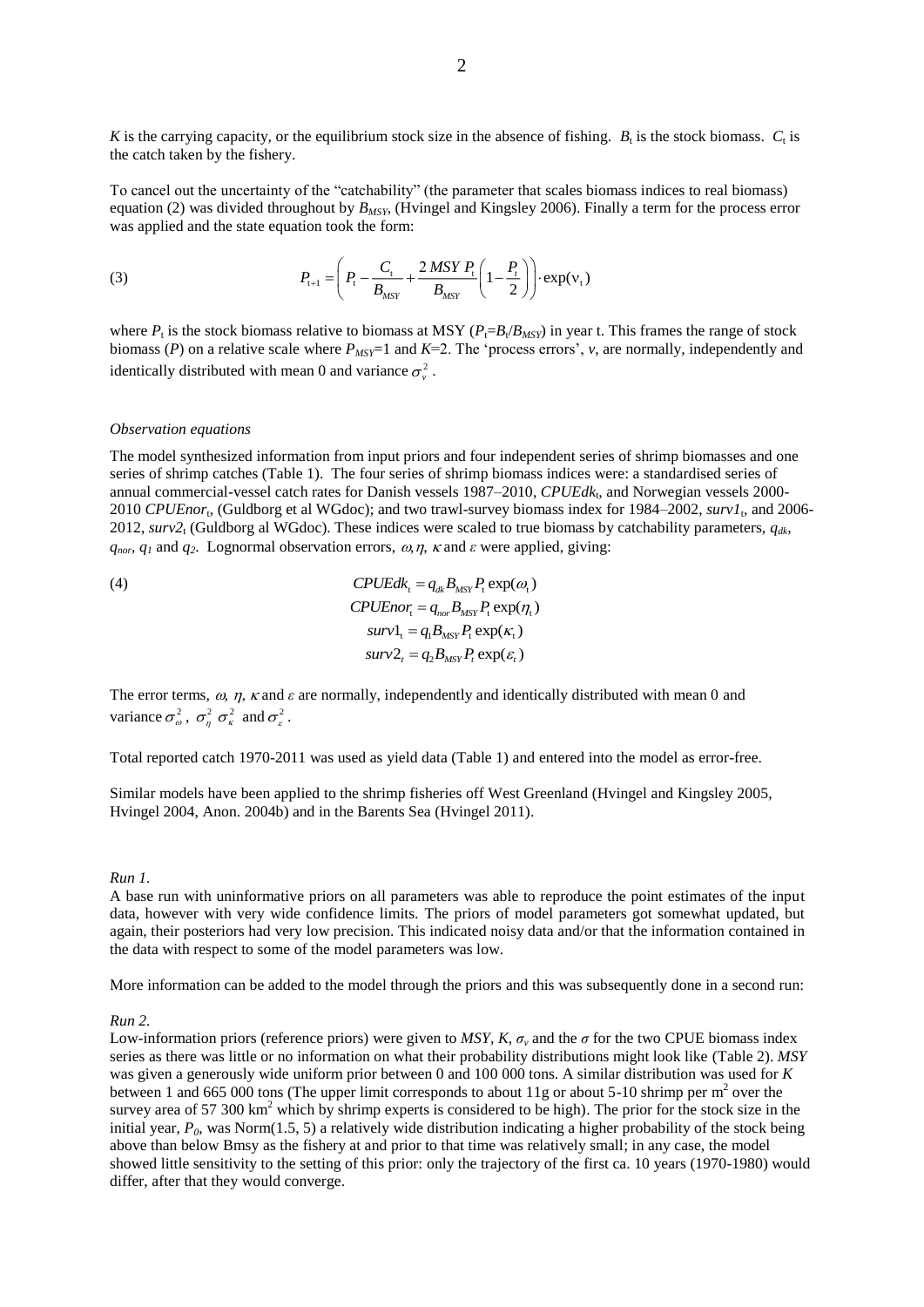The prior distributions for the error terms associated with the survey biomass indices were assigned inverse gamma distributions with a mode at 0.2, comparable to the CVs typically found in such surveys. Berenboim et al. (1980) estimated a catchability of 0.173 by calibrating trawl catches to the results of a photo survey. This was chosen as basis for an informative prior by giving *q* a lognormal distribution with a median of 0.173 and a variance of 0.3.

### *Convergence diagnostics*

In order to check whether the sampler had converged to the target distribution a number of parallel chains with different starting points and random number seeds were analysed by the Brooks, Gelman and Rubin convergence diagnostic (Gelman and Rubin 1992; Brooks and Gelman 1998) A stationarity test (Heidelberger and Welch 1983) was applied to individual chains. If evidence of non-stationarity is found iterations were discarded from the beginning of the chain until the remaining chain passed the test. Raftery and Lewis's (1992) tests for convergence to the stationary distribution and estimation of the run-lengths needed to accurately estimate quantiles were used, and finally the Geweke convergence diagnostic was applied (Geweke 1992). A visualisation of the converged chains can be seen in Fig. 1.

# *Model check*

In order to check whether the model was a 'good' fit to the data, different goodness-of-fit statistics were computed. Firstly, we calculated the simple difference between each observed data point and its trial value in each MCMC sampling step. The summary statistics of the distributions of these residuals indicated by their central tendency whether the modelled values were biased with respect to the observations.

Secondly, the overall posterior distribution was investigated for potential effects of model deficiencies by comparing each data point with its posterior predictive distribution (Posterior Predictive Checks; Gelman et al. 1995, 1996). If the model fitted the observed data well, the observed data and the replicate data should look alike. The degree of similarity between the original and the replicate data points was summarised in a vector of *p*-values, calculated as the proportion of n simulations in which a sampling of the posterior distribution for an observed parameter exceeded its input value:

$$
p.value = \frac{1}{n} \sum_{j=1}^{N} I((data_j^{rep}, \theta_j) - (data^{obs}, \theta_j)) ,
$$

where  $I(x)$  is 1 if *x* is true, 0 if *x* is false. Values close to 0 or 1 in the vector *p-value* would indicate that the observed data point was an unlikely drawing from its posterior distribution.

## **Results, model performance**

The sampler was therefore set to do 5 million iterations. Only each  $500<sup>th</sup>$  value of the sampled chains for the model parameters was stored and used for further analyses in order to remove within chain autocorrelation (Fig. 1). After 50 stored iterations the sampler had converged to the target distribution (Fig. 2) leaving 9950 samples for each parameter for the final analysis.

The model was able to produce a reasonable simulation of the observed data (Fig. 4). The probabilities of getting more extreme observations than the realised ones given in the data series on stock size were in the range of 0.03 to 0.88 i.e. a few observations was found to lie in the extreme tails of their posterior distributions (Table 4). The CPUE series was generally better estimated than the survey series. Otherwise no major problems in capturing the variability of the data were detected.

For the parameters *K* and *P<sup>1</sup>* the posterior distributions tended to approximate the input priors. The prior for the "initial" shrimp stock biomass  $(P_0)$  was slightly informative giving credit to "low-exploited stock conditions" at the start of the series in 1969. Making this prior low-informative by giving  $P_0$  a uniform prior between 0 and 2 have previously been shown to have little or no effects on the posterior of other parameters in the model – except for the first 9-10 years of P (relative biomass). After this period the series converge.

The model was having problems estimating absolute stock size without the help of an informative prior on either K or survey qs. In this case there was some information available to set q (it might also be possible to construct a prior for K with help from stock experts) in either case the model will show some sensitivity to the choice of prior this "scaling" prior.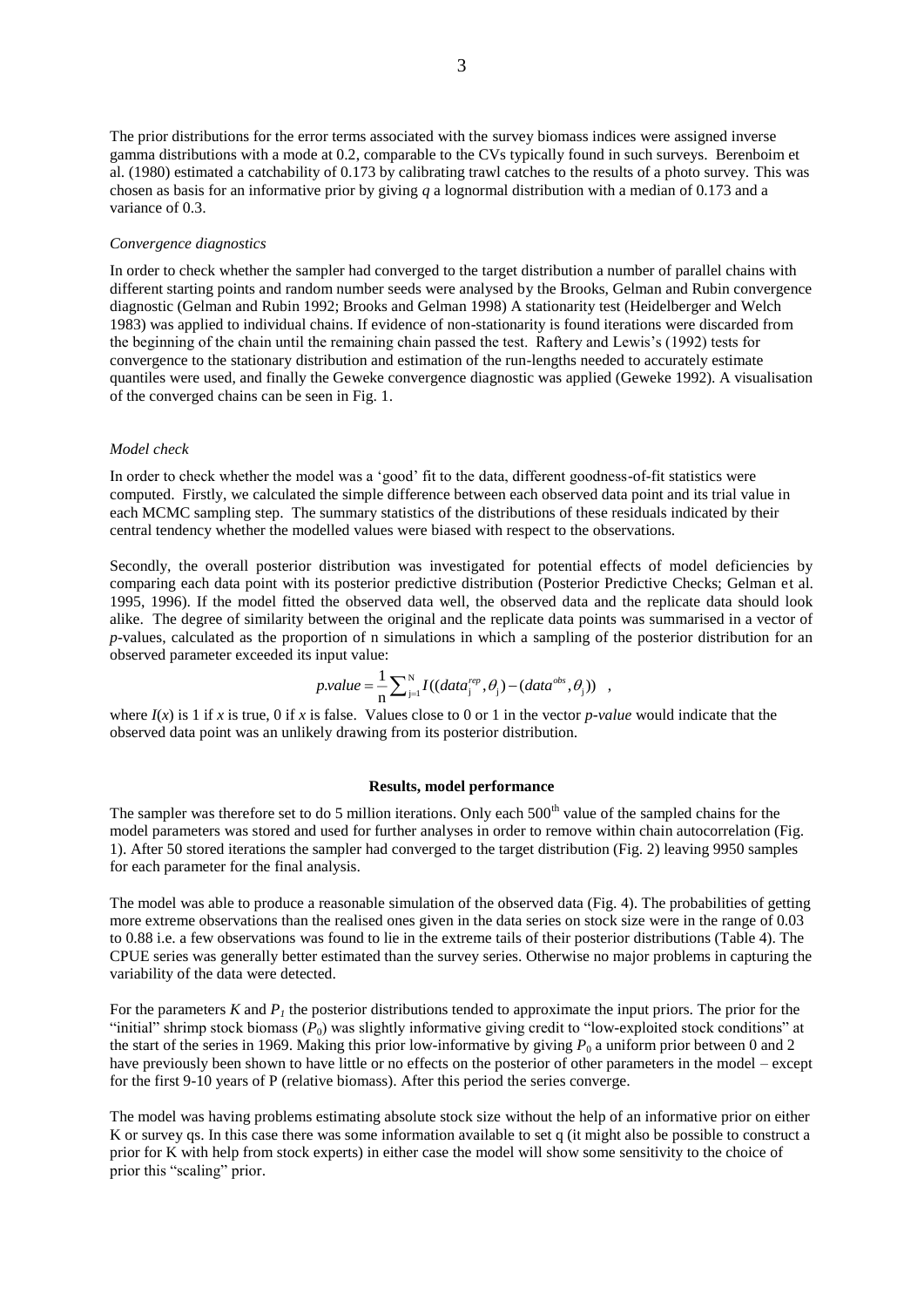### **Assessment results**

The estimated biomass-ratio has been above its MSY-level until the late 1980s (Fig. 6+7) where a steep decline was noted and the median biomass went below Bmsy (Fig. 7). Since then the stock has varied with a slightly increasing trend until 2006 when it started to decline. The median 2011 level is likely below Bmsy but above Blim (Table 6). The estimated risk of stock biomass being below  $B_{trigger}$  in 2011 was 16% (Table 6).

There is a high uncertainty associated with the estimates of F (Fig 7). In 2011 there is a 45% risk of the F being above Fmsy (Table 6).

The posterior for *MSY* was positively skewed with a median at 13 ktons and upper and lower quartiles at 9 ktons and 17 ktons (Table 5).

### **Concluding comments**

The model works and can produce results to guide management

There are relatively large uncertainties associated with model estimates which will be reflected in risk analyses of management performance.

Precision can be improved if an informative prior on K can be constructed. Further, the model points to some data points as being large outliers, they should be further investigated.

### **References**

Bayes, T. 1763. An essay towards solving a problem in the doctrine of chances. Philosophical Transactions of the Royal Society, 330–418. Reprinted in Biometrika 1958, 45: 293–315.

Brooks, S. and Gelman, A. 1998. General methods for monitoring convergence of iterative simulations. Journal of Computational and Graphical Statistics 7, 4: 434–455.

- Fletcher, R.I. 1978. Time-dependent solutions and efficient parameters for stock-production models. Fisheries Bulletin, 76: 377–388.
- Gelman, A. and Rubin, D. B. 1992. Inference from iterative simulation using multiple sequences. Statistical Science, 7: 457–511.
- Gelfand, A.E. and Dey, D.K. 1994. Bayesian model choice: asymptotics and exact calculations. Journal of the Royal Statistical Society, B 56: 501–514.
- Gelman, A., Meng, X.L., and Stern, H.S. (1996) Posterior predictive assessment of model fitness via realized discrepancies, Statistica Sinica, 6: 733–807
- Gelman, A., Carlin, J.C., Stern, H. and Rubin D.B. 1995. Bayesian Data Analysis. Chapman and Hall, New York. 525 pp.
- Gelman, A., Meng, X.L. and Stern H.S. 1996. Posterior predictive assessment of model fitness via realized discrepancies. Statistica Sinica, 6: 733-807.Gilks W.R., Richardson, S and Spiegelhalter, D.J. (Editors). 1996. Markov chain Monte Carlo in Practice. Chapman and Hall, London, UK. 512 pp.
- Geweke, J. 1992. Evaluating the accuracy of sampling-based approaches to calculating posterior moments. In Bayesian Statistics 4 (ed JM Bernado, JO Berger, AP Dawid and AFM Smith). Clarendon Press, Oxford, UK: 169-194
- Heidelberger, P. and Welch, P. 1983. Simulation run length control in the presence of an initial transient. Operations Research, 31: 1109–1144.
- Hvingel, C. 2005. Deriving Quantitative Biological Advice for the Shrimp Fishery in Skagerrak and Norwegian Deep (ICES Divisions IVa east and IIIa). *NAFO SCR Doc. 05/84.* Serial No. N5189
- Hvingel , C. 2006a. Construction of biological advice for the management of a northern shrimp fishery the West Greenland example. UITØ, Norges Fiskerihøgskole, Februar 2006.
- Hvingel, C. and M.C.S. Kingsley (2006). A framework to model shrimp (Pandalus borealis) stock dynamics and quantify risk associated with alternative management options, using Bayesian methods. *ICES J. Mar. Sci. 63:68–82.*
- Hvingel, C. 2010. Shrimp (*Pandalus borealis*) in the Barents Sea stock assessment and precautionary approach and MSY based management considerations. *NAFO SCR Doc. 10/61.* Serial No. N5852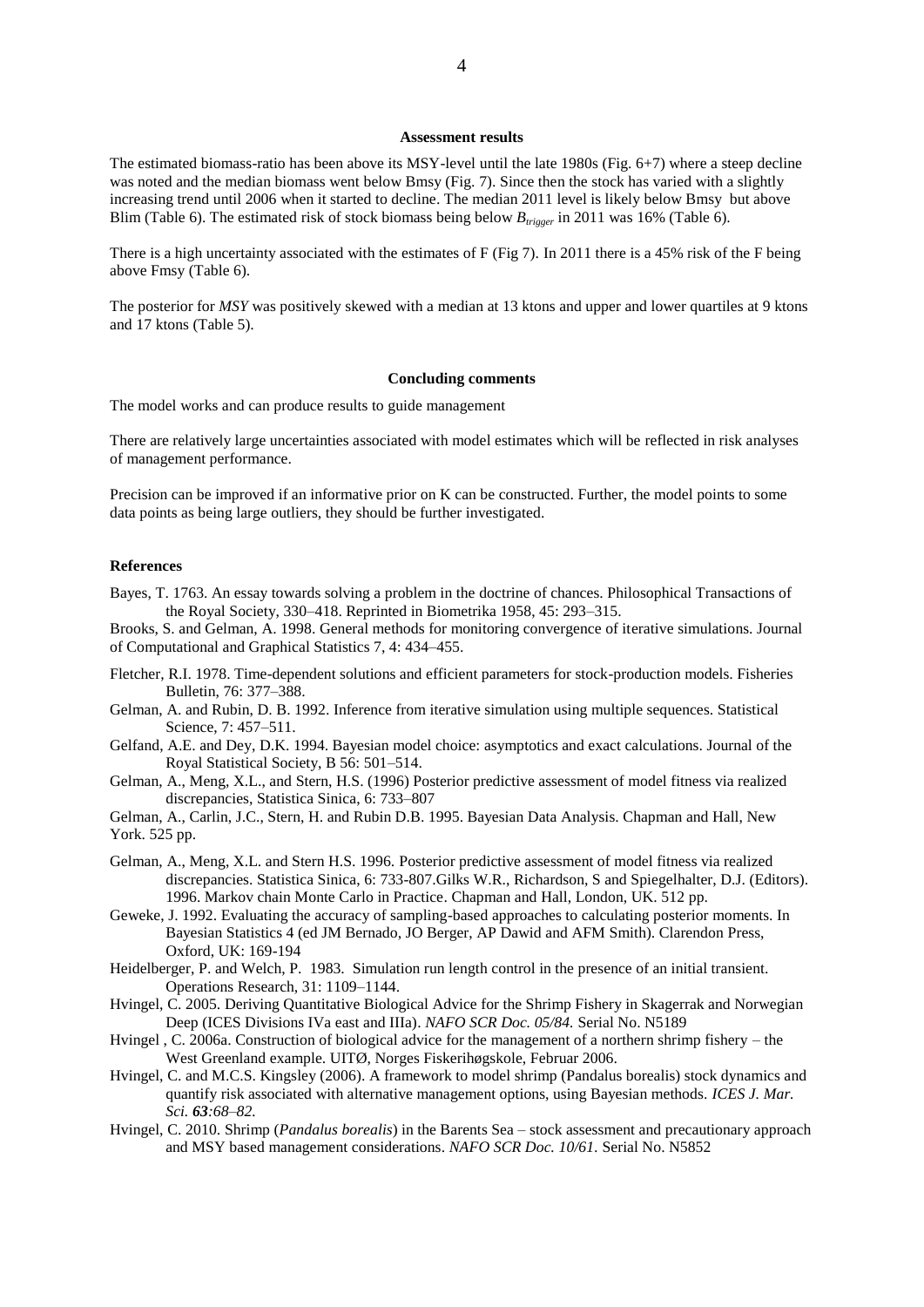- Raftery, A.L. and Lewis, S. 1992. How many iterations in the Gibbs sampler? *In* Bayesian Statistics 4. *Edited by* J.M. Bernardo, J.O. Berger, A.P. Dawid, and A.F.M. Smith. Oxford University Press, Oxford pp. 763– 774.
- Schaefer, M.B. 1954. Some aspects of the dynamics of populations important to the management of the commercial marine fisheries. Bulletin of the Inter-American Tropical Tuna Commission, 1: 27–56.
- Schnute, J. 1994. A general framework for developing sequential fisheries models. Canadian Journal of Fisheries and Aquatic Sciences, 51: 1676–1688.
- Spiegelhalter, D.J., Thomas, A., Best, N., Lunn, D. 2004. WinBUGS User Manual version 1.4 January 2003 MRC Biostatistics Unit, Inst. of Public Health, Cambridge, England.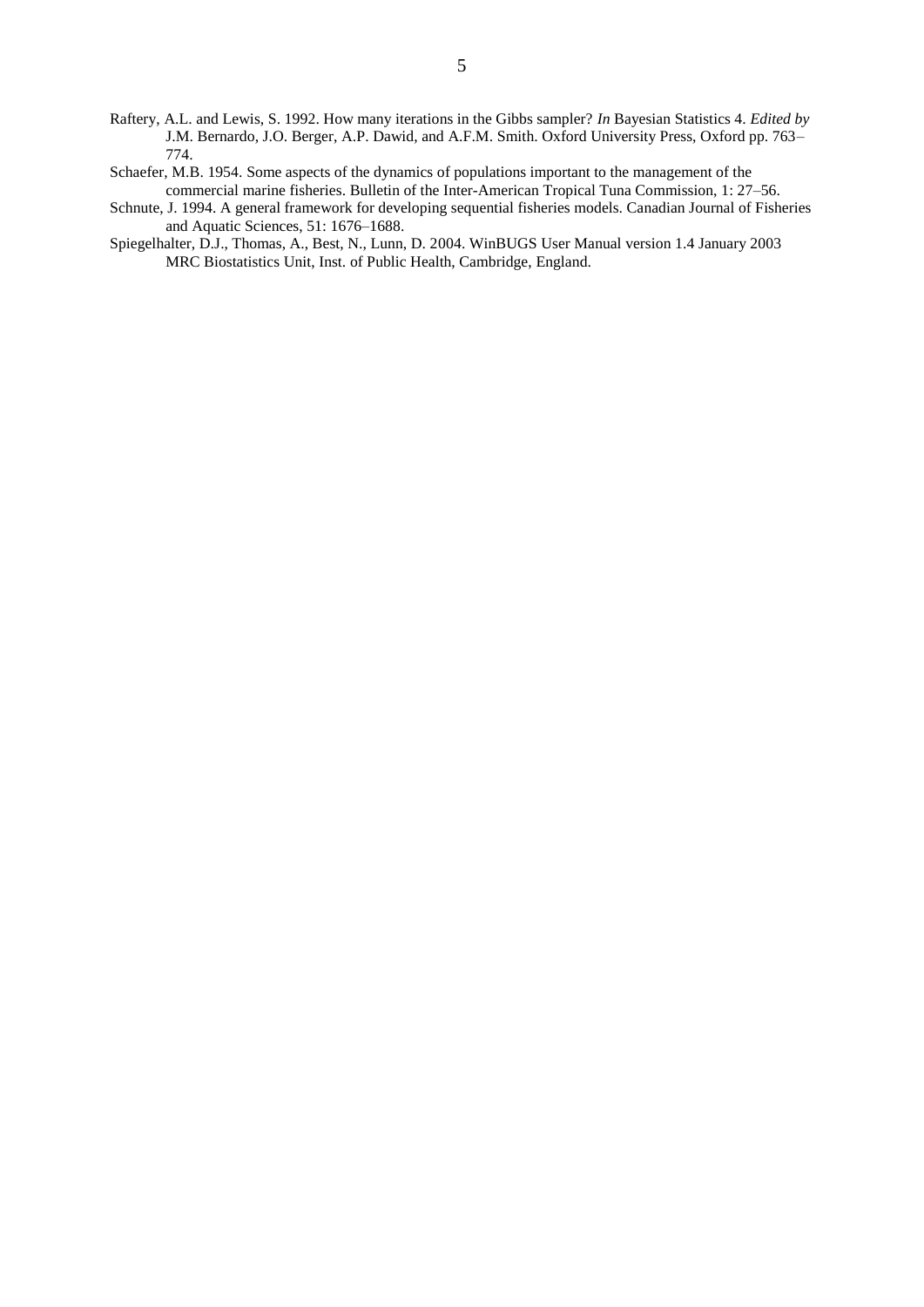**Table 1.** Model input data series: Catch by the fishery; four indices of fishable biomass – two standardized catch rate index series based on fishery data (CPUE) from Denmark (dk) and Norway (nor) respectively, a research survey index discontinued in 2002 (Survey 1) and the current survey started in 2006 (Survey 2).

|              | Catch        | CPUEdk       | CPUEnor      | Survey 1                       | Survey 2      |
|--------------|--------------|--------------|--------------|--------------------------------|---------------|
| Year         | (ktons)      | (index)      | (index)      | (ktons)                        | (ktons)       |
| 1970         | 5.6          |              |              |                                |               |
| 1971         | 6.6          | Ĭ.           | ä,           | L,                             |               |
| 1972         | 6.0          |              |              |                                |               |
| 1973         | 5.2          |              |              |                                |               |
| 1974         | 4.3          |              |              |                                |               |
| 1975         | 5.2          |              |              | $\overline{a}$                 |               |
| 1976         | 7.1          |              |              |                                |               |
| 1977         | 6.1          |              |              |                                |               |
| 1978         | 5.5          |              |              |                                |               |
| 1979         | 5.9          |              |              |                                |               |
| 1980         | 8.4          |              |              |                                |               |
| 1981         | 10.0         |              |              |                                |               |
| 1982         | 10.3         |              |              |                                |               |
| 1983         | 8.3          |              |              |                                |               |
| 1984         | 7.6          |              |              | 17.00                          |               |
| 1985         | 12.7         |              |              | 28.18                          |               |
| 1986         | 12.8         |              |              | 11.01                          |               |
| 1987         | 14.2         | 1.21         |              | 18.83                          |               |
| 1988         | 12.2         | 0.99         |              | 6.83                           |               |
| 1989         | 11.1         | 1.05         |              | 10.64                          |               |
| 1990         | 10.2         | 1.27         | ä,           | 12.70                          |               |
| 1991         | 11.6         | 1.47         |              | 18.40                          |               |
| 1992         | 13.0         | 1.39         | ä,           | 21.34                          | L.            |
| 1993         | 12.6         | 1.30         |              | 17.91                          |               |
| 1994         | 11.5         | 1.42         |              | 18.50                          |               |
| 1995         | 13.4         | 1.59         |              | 17.59                          |               |
| 1996         | 14.1         | 1.69         |              | 24.15                          |               |
| 1997         | 15.1         | 2.09         |              | 32.02                          |               |
| 1998         | 15.4         | 2.06         |              | 20.19                          |               |
| 1999         | 11.3         | 1.50         |              | 17.79                          |               |
| 2000         | 11.0         | 1.38         | 1.20         | 17.40                          |               |
| 2001         | 11.3         | 1.45         | 1.26         | 24.56                          |               |
| 2002         | 12.5         | 1.75         | 1.56         | 16.77                          |               |
| 2003         | 13.8         | 1.81         | 1.60         |                                |               |
| 2004         | 15.9         | 2.34         | 1.82         | $\overline{a}$                 |               |
| 2005         | 14.2<br>14.2 | 1.55         | 1.70<br>1.68 |                                | 19.55         |
| 2006<br>2007 | 13.5         | 2.10         | 2.02         | $\overline{\phantom{0}}$<br>L, |               |
| 2008         | 13.0         | 2.29<br>1.73 | 1.94         |                                | 36.77<br>19.5 |
| 2009         | 11.0         | 1.32         | 1.46         | $\overline{a}$                 | 14.92         |
| 2010         | 7.7          | 1.00         | 1.00         |                                | 10.1          |
| 2011         | 8.0          |              |              |                                | 8.62          |
| 2012         | 8.0          |              |              |                                | 6.25          |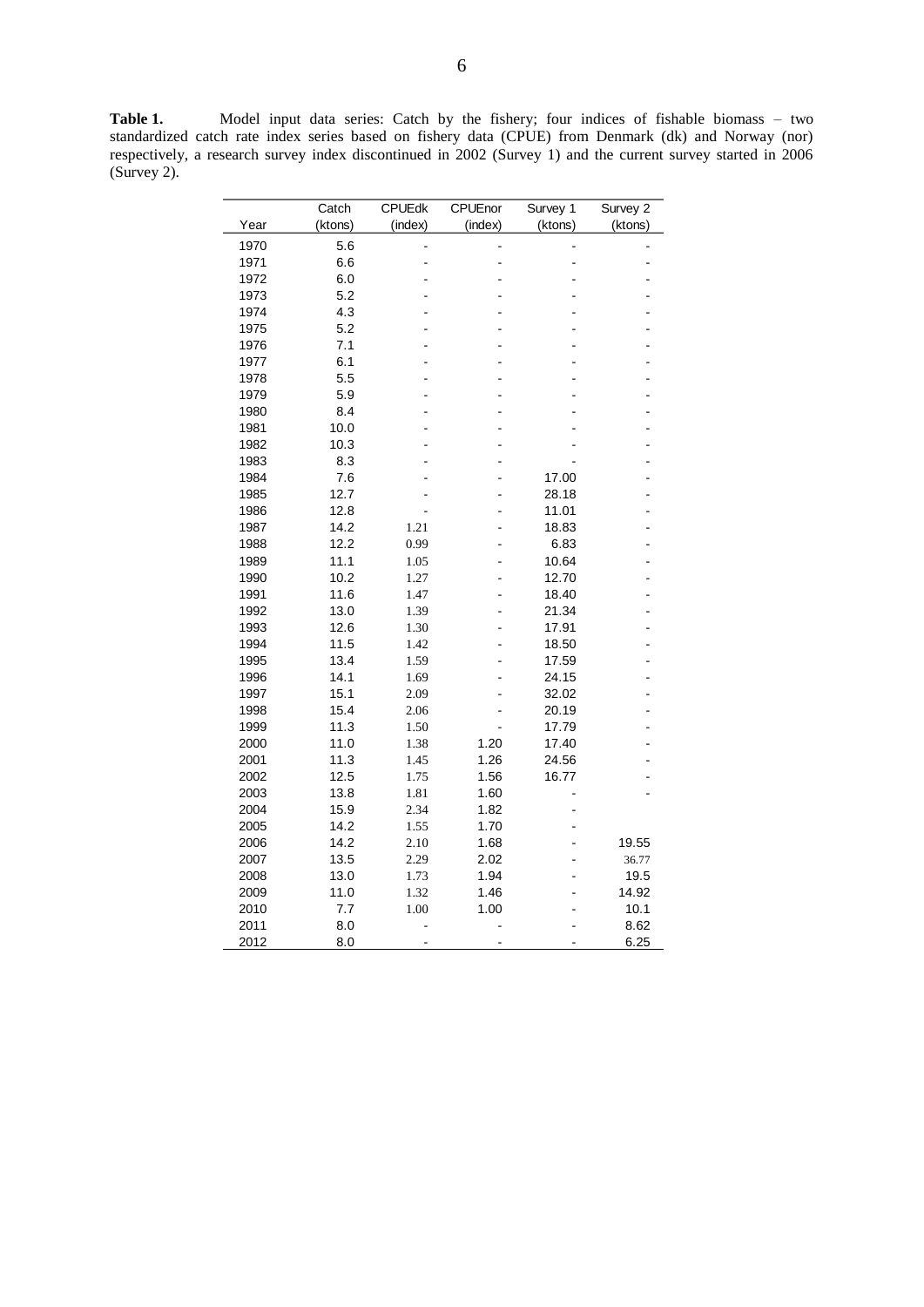| Parameter                 |                         | Prior                                      |  |  |
|---------------------------|-------------------------|--------------------------------------------|--|--|
| Name                      | Symbol                  | <b>Distribution</b><br>Type                |  |  |
| Maximal Suatainable Yield | MSY                     | reference<br>$\sim$ dunif $(1,100)$        |  |  |
| Carrying capacity         | K                       | $\sim$ dunif $(1,665)$<br>reference        |  |  |
| Catchability survey 1     | $q_{1}$                 | informative<br>$\sim$ dlnorm $(-1.75, 11)$ |  |  |
| Catchability survey 2     | $q_{2}$                 | informative<br>$\sim$ dlnorm $(-1.75, 11)$ |  |  |
| Catchability CPUEdk       | $ln(q_{dk})$            | reference<br>$\sim$ dunif(-10,1)           |  |  |
| Catchability CPUEnor      | $ln(q_{nor})$           | $\sim$ dunif(-10,1)<br>reference           |  |  |
| Initial biomass ratio     | P <sub>o</sub>          | informative<br>$\sim$ dlnorm $(1.5,25)$    |  |  |
| Precision survey 1        | $1/\sigma_1^2$          | low-informative $\sim$ dgamma $(4,0.1125)$ |  |  |
| Precision survey 2        | $1/\sigma_2^2$          | low-informative $\sim$ dgamma $(4,0.1125)$ |  |  |
| <b>Precision CPUEdk</b>   | $1/\sigma_{dk}^2$       | reference<br>$\sim$ dgamma $(0.1, 0.1)$    |  |  |
| <b>Precision CPUEnor</b>  | $1/\sigma_{\text{nor}}$ | $\sim$ dgamma $(0.1, 0.1)$<br>reference    |  |  |
| Precision model           | $1/\sigma_P^2$          | $\sim$ dgamma $(0.1, 0.1)$<br>reference    |  |  |

**Table 2.** Priors used in the model run 2.  $\sim$  means "distributed as..", dunif = uniform-, dlnorm = lognormal-, dnorm= normal- and dgamma = gammadistributed. Symbols as in text.

**Table 3.** Model diagnostics: residuals (% of observed value) and probability of getting a more extreme observation (Pr).

| resid (%)<br>Pr               |
|-------------------------------|
|                               |
|                               |
|                               |
|                               |
|                               |
|                               |
|                               |
|                               |
|                               |
|                               |
|                               |
|                               |
|                               |
|                               |
|                               |
|                               |
|                               |
|                               |
|                               |
|                               |
|                               |
|                               |
|                               |
| $-0.35$<br>0.50               |
| $-0.20$<br>0.51               |
| $-5.12$<br>0.61               |
| $-4.95$<br>0.60               |
| 2.61<br>0.44                  |
| 0.62<br>0.49<br>13.06<br>0.28 |
|                               |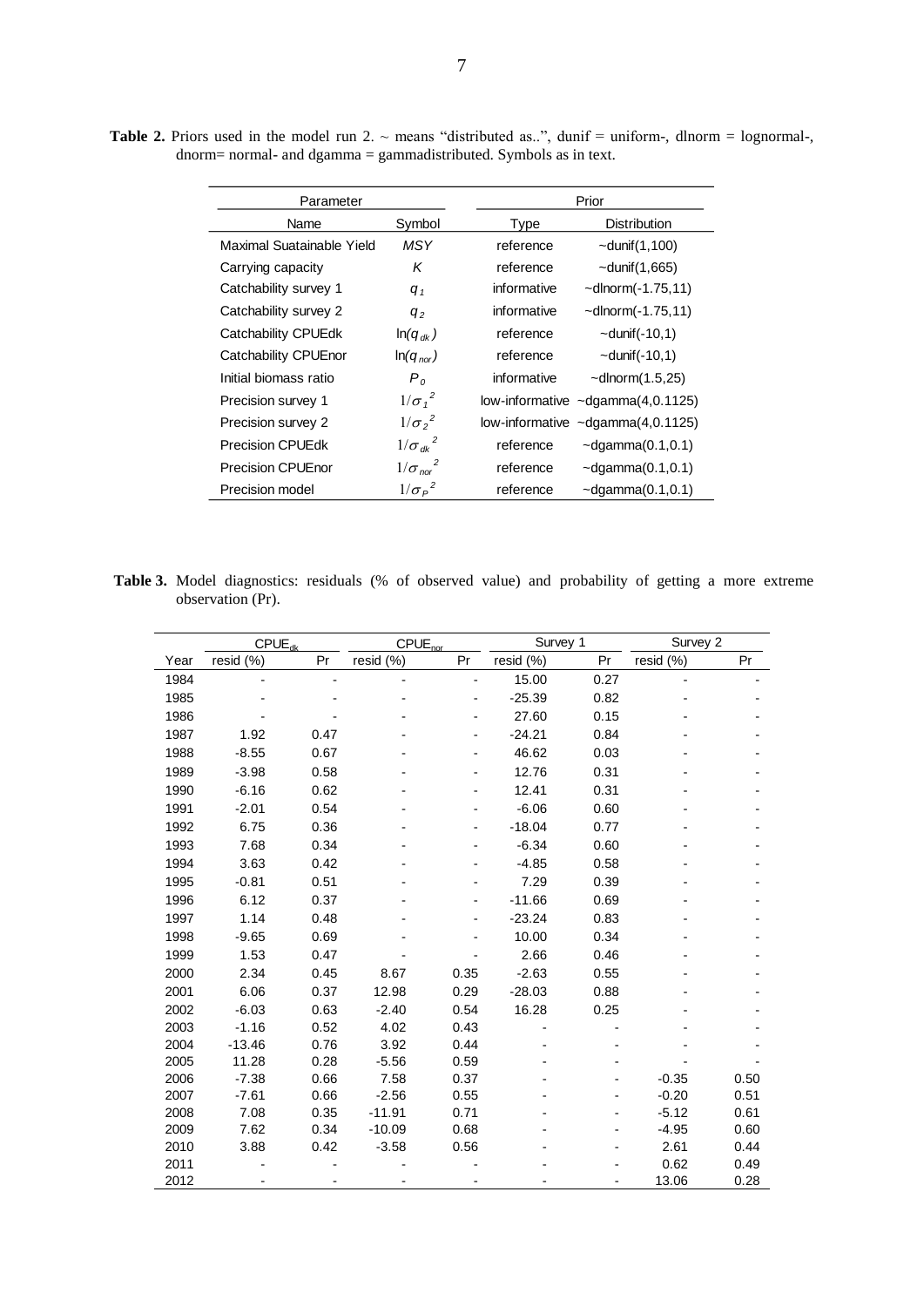|                         | Mean    | sd      | 25 %    | Median  | 75 %    |
|-------------------------|---------|---------|---------|---------|---------|
| MSY (ktons)             | 14      | 6       | 9       | 13      | 17      |
| $K$ (ktons)             | 161     | 49      | 128     | 151     | 182     |
| $\boldsymbol{r}$        | 0.38    | 0.20    | 0.22    | 0.35    | 0.50    |
| q <sub>I</sub>          | 0.17    | 0.04    | 0.15    | 0.17    | 0.20    |
| $q_2$                   | 0.14    | 0.03    | 0.12    | 0.14    | 0.16    |
| $q_{dk}$                | 1.4E-02 | 3.1E-03 | 1.2E-02 | 1.4E-02 | 1.6E-02 |
| $q_{dk}$                | 1.3E-02 | 3.0E-03 | 1.1E-02 | 1.3E-02 | 1.5E-02 |
| $P_0$                   | 1.50    | 0.20    | 1.36    | 1.50    | 1.63    |
| $P_{2011}$              | 0.68    | 0.18    | 0.55    | 0.67    | 0.79    |
| $\sigma$ <sub>1</sub>   | 0.22    | 0.04    | 0.19    | 0.21    | 0.24    |
| $\sigma_2$              | 0.16    | 0.04    | 0.14    | 0.16    | 0.18    |
| $\sigma_{dk}$           | 0.16    | 0.03    | 0.14    | 0.15    | 0.17    |
| $\sigma_{\textit{nor}}$ | 0.20    | 0.05    | 0.16    | 0.19    | 0.23    |
| $\sigma_P$              | 0.24    | 0.04    | 0.21    | 0.23    | 0.26    |

**Table 4. S**ummary of parameter estimates: mean, standard deviation (sd) and 25, 50, and 75 percentiles of the posterior distribution of selected parameters (symbols are as in the text).

**Table 5.** Stock status and short term predictions: stock status at the end of 2011 and predicted to the end of 2012.

| Status                                           | 2011            | 2012* |
|--------------------------------------------------|-----------------|-------|
| Risk of falling below $B_{lim}$ (0.3 $B_{MSY}$ ) | 1.0 $%$         | 3.8%  |
| Risk of falling below Btrig (0.5 $B_{MSY}$ )     | $16.4\%$ 21.4 % |       |
| Risk of falling below $B_{MSV}$                  | 95.3 % 80.1 %   |       |
| Risk of exceeding $F_{MSV}$                      | 44.9 % 42.5 %   |       |
| Stock size (B/Bmsy), median                      | 0.67            | 0.72  |
| Fishing mortality (F/Fmsy), median               | 0.92            | 0.87  |
| Productivity (% of MSY)                          | 89%             | 92%   |
| $*$ Decade to the state of the state of $\sim$   |                 |       |

\*Predicted catch = 8 ktons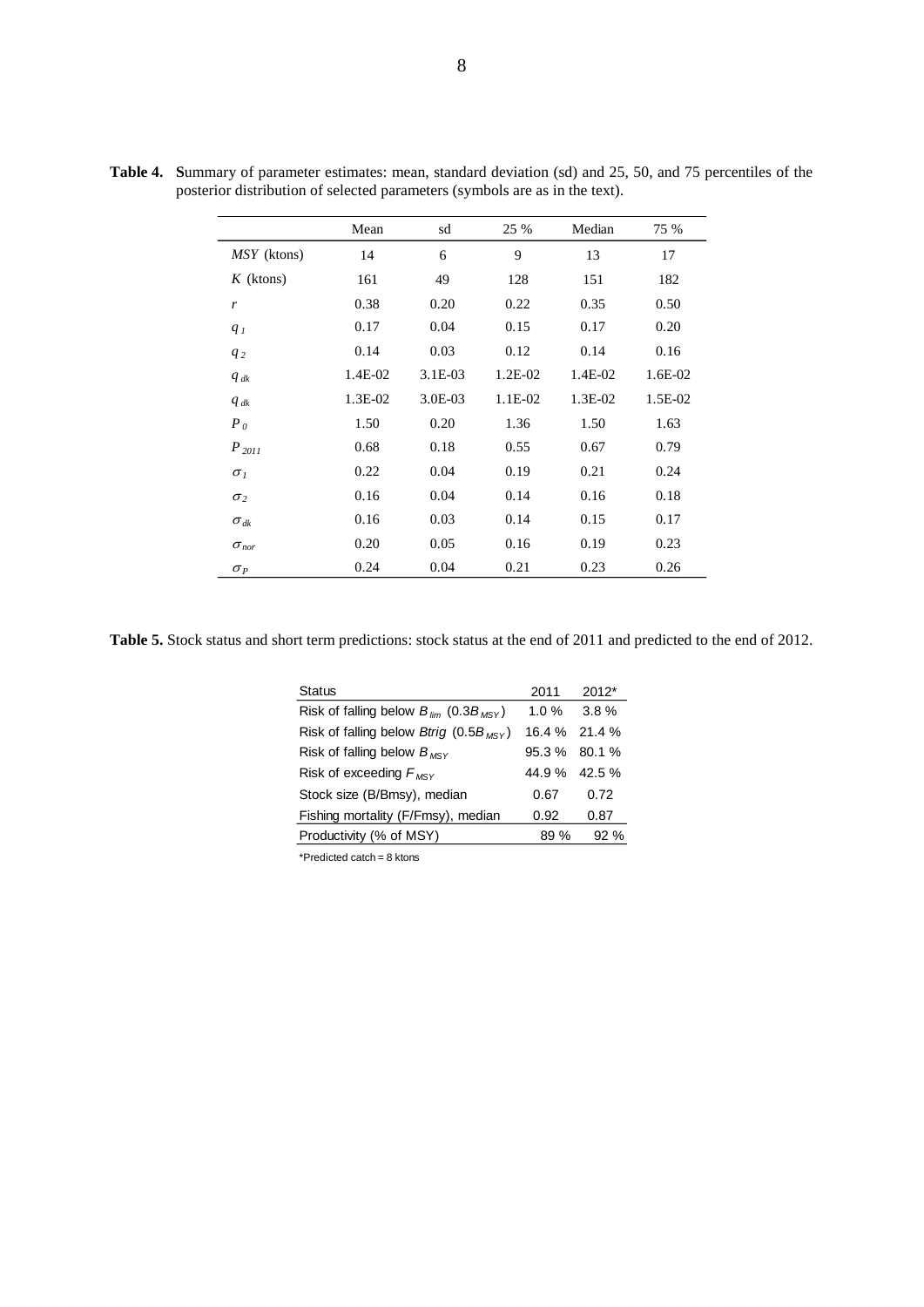

Fig. 1. Autocorrelation function of values sampled for four selected variables out to lag 50. K is the carrying capacity, MSY is maximum sustainable yield, P[42] is the relative biomass in year 2011and sdP is standard error of P i.e. the process error.



**Fig. 3.** Three traces (red, green, blue) with different initial values of dour selected variables. K is the carrying capacity, P[42] is the relative biomass in year 2011, MSY is maximum sustainable yield and sdP is the process error.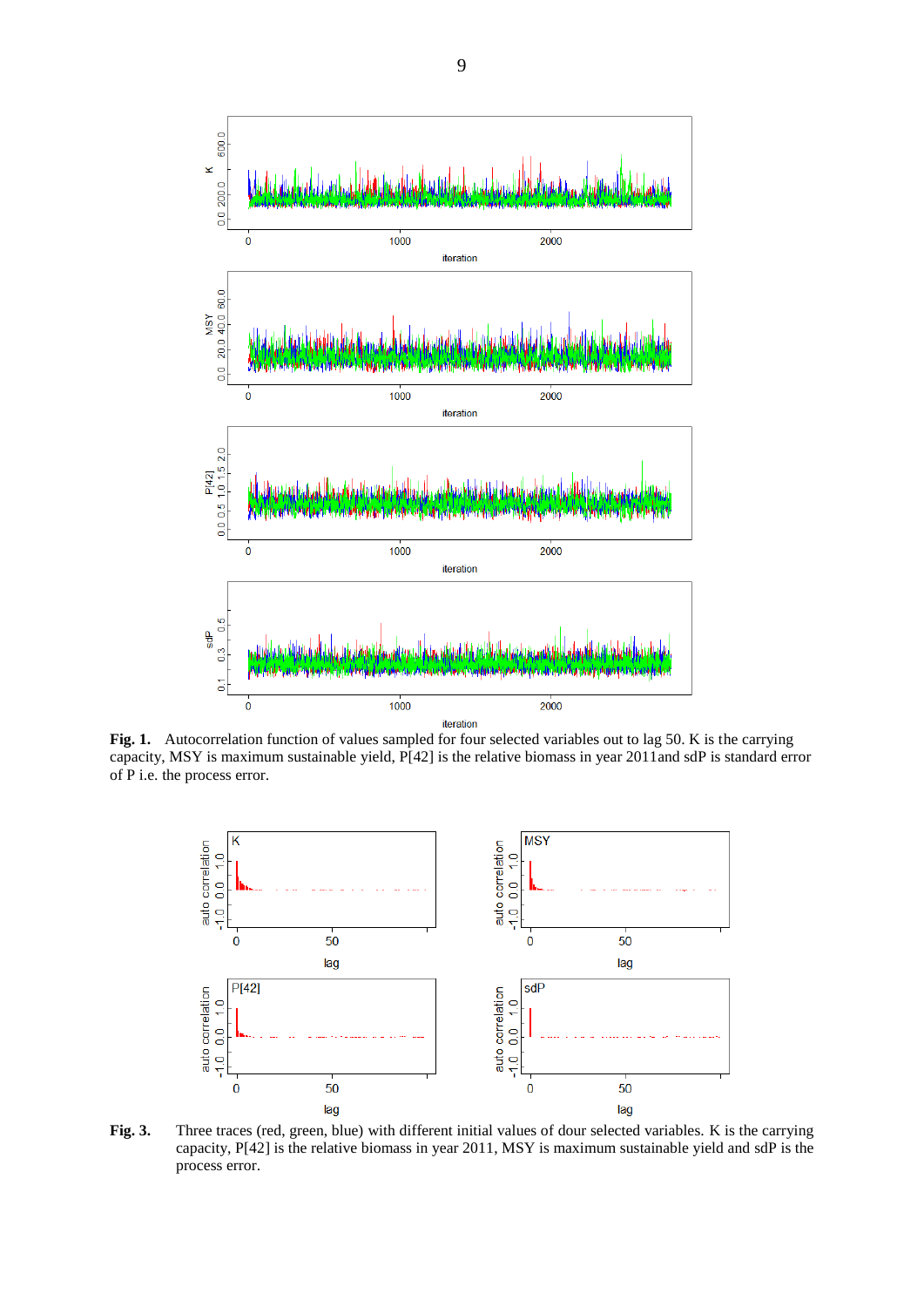

**Fig. 4.** Observed (solid line) and estimated (shaded) series of the biomass indices. Gray shaded areas are interquartile range of the posteriors.



**Fig. 5.** Estimated time series of relative biomass (*B<sup>t</sup>* /*Bmsy*) 1970-2011. Boxes represent inter-quartile ranges and the solid black line running through the (approximate) centre of each box is the median; the arms of each box extend to cover the central 90 % of the distribution.